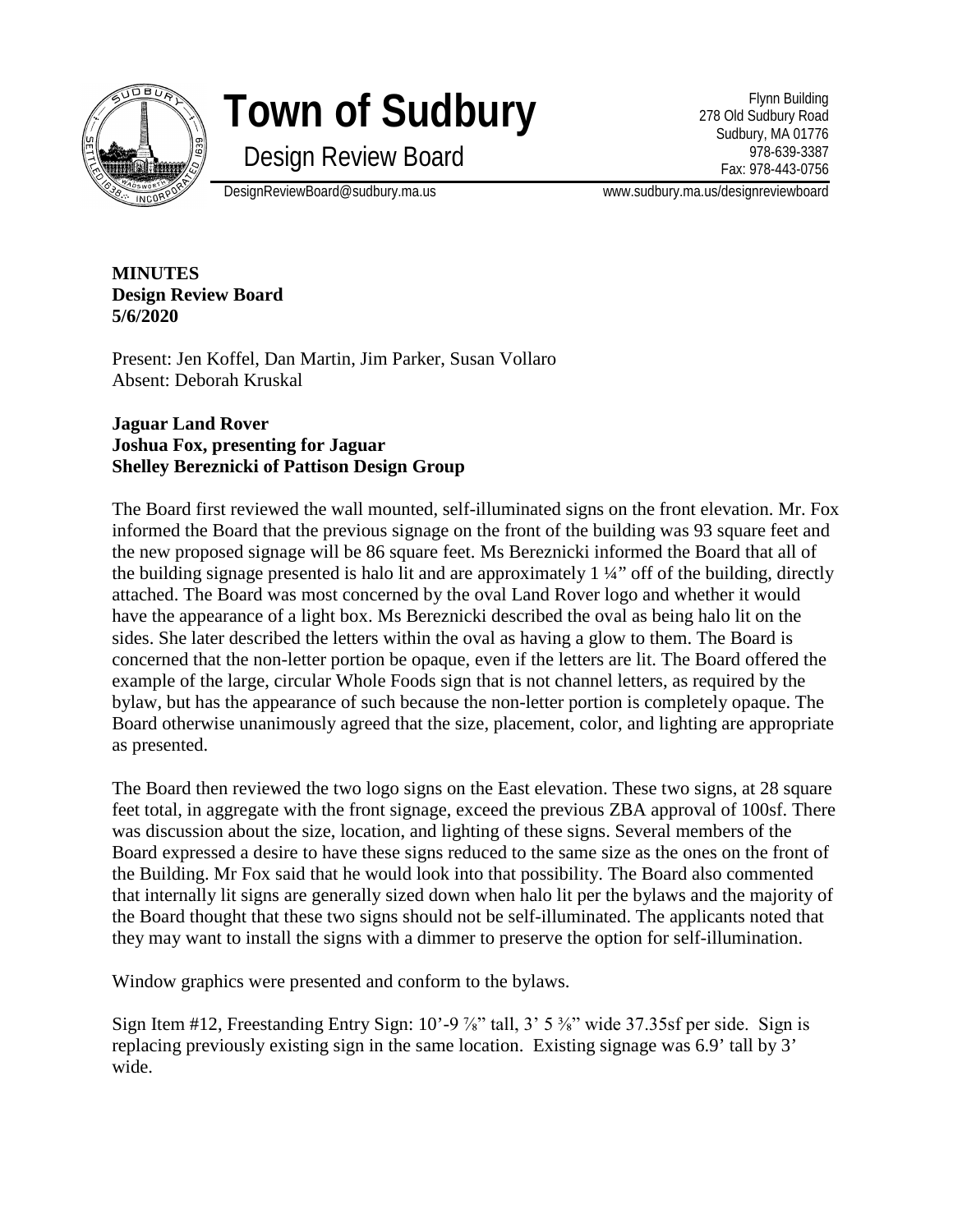DRB Minutes May 6, 2020 Page 2 of 4

The board expressed concern about tree height blocking the top of the sign and recommends that it be designed one panel lower. Mr Fox stated that it is impossible to make any changes per the manufacturer. The board suggests that freestanding signs are not allowed to be higher than 10' per the bylaws and that the ZBA will need to decide if this is acceptable. Ms Bereznicki also noted that the freestanding sign would have the same self-illumination. The Board would have the same concerns about the Land Rover sign opacity as on the front of the building and does not want to see a lightbox effect like on the freestanding sign for Maserati in Wayland. The Board did not discuss the appropriateness of self-illuminating freestanding signs or whether the previous one had been internally illuminated. The sign was otherwise acceptable to the Board.

Sign Item #10: Welcome and directional sign, 23.79sf as presented. This freestanding sign was the most objectionable to the Board. The Board found that its close proximity to the street and other freestanding sign was excessive. Mr Fox noted that the sign is required by corporate, but Mr Martin noted that multiple freestanding signs are prohibited by the bylaw, and that because the sign contains the logos again it is more like a freestanding sign. The Board feels that, given the simple layout of the site and the presence of "Service" on the building itself, the additional sign is not necessary. Otherwise the Board recommends reducing its size.

Sign Item #11, freestanding sign for previously owned vehicles. The Board questioned the necessity for such a sign and the vagueness as to its location on the site plan. The Board questioned the necessity for this as an exterior sign and Mr Fox stated that this is a manufacturer recommendation. The Board recommended that Mr Fox determine where this sign will be located before meeting with the ZBA. If the used vehicles are to be in the rear of the lot, then the Board would not have an issue as it would be less visible on Route 20. Otherwise, if the proposed location is on the front of the parcel, then the board expressed a preference to relocate the sign to the interior. The Board agreed that the ZBA should be the ultimate arbiter of the appropriateness of the sign when presented with the actual location.

Customer parking signage:

The Board's sole comment was that the applicant may want to orientation the signs rotated 90 degrees. Mr Fox agreed that the rotation might be more effective.

No comments on the Charging signage were made.

Staff commented that this application will go Monday May 11 to ZBA.

## **Cold Brook Crossing: Chris Claussen with Quarry North LLC Bill Henchy, Legal Counsel**

The Board first reviewed the E and E2 permanent signs. The Board noted that it was unclear from the plans how these two signs would be oriented for visibility and safety. Mr Claussen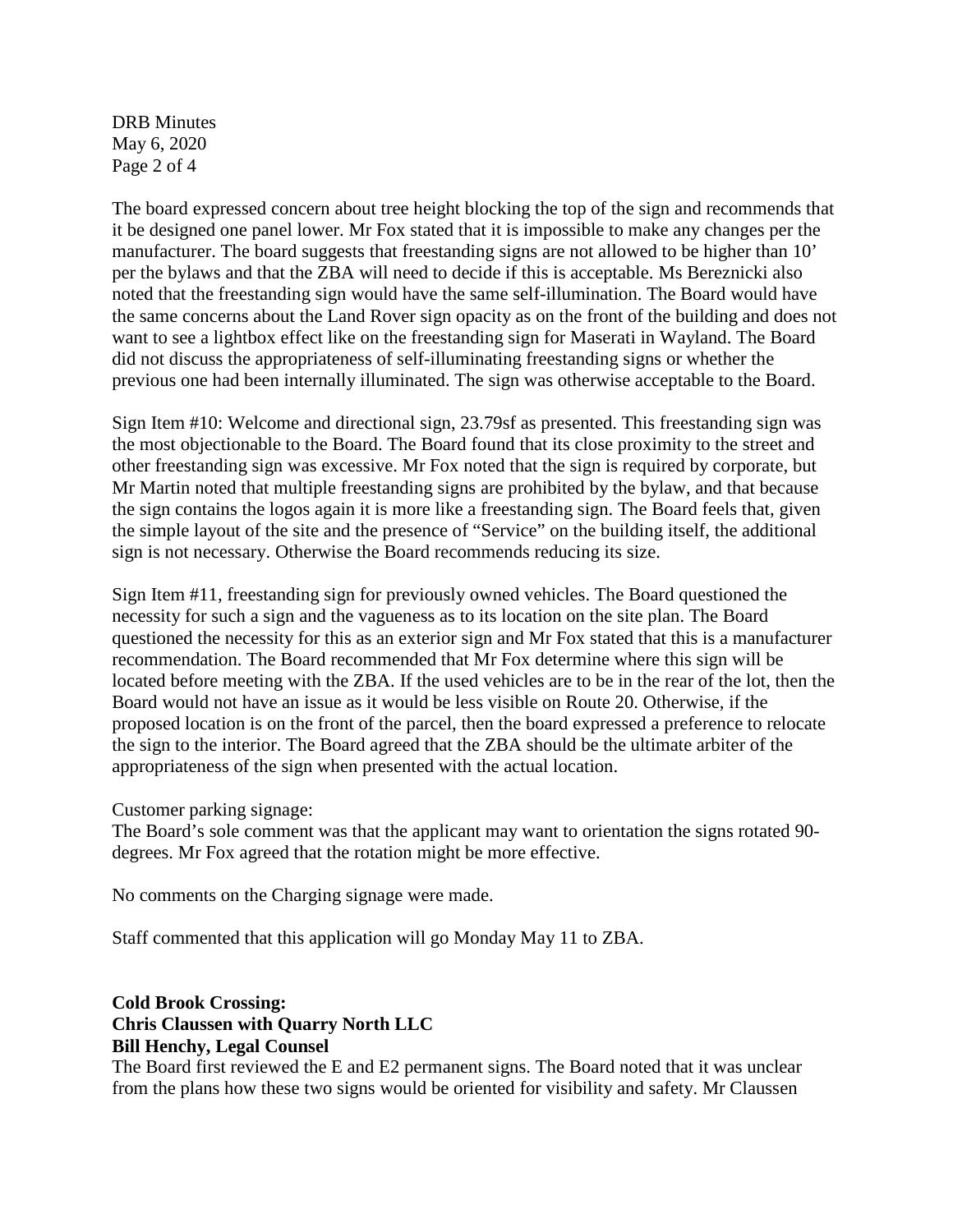DRB Minutes May 6, 2020 Page 3 of 4

supposed that the signs would be at an angle to the street and sufficiently far back for vehicle site-line safety. These signs have been reduced from the previous presentation and front lit. They are made of New England fieldstone with carved text. The Board is satisfied with the changes from the previous iteration.

The Board noted that the sign with three lines of text was a little crowded. Mr Claussen said that was to incorporate "Cold Brook Drive" to conform with the bylaw requirement to have the address on freestanding signs. The Board feels that "Cold Brook Drive" is redundant with the street sign and the name of the development has effectively including the street name. The Board leaves it to the applicant to decide whether it is preferable to remove "Cold Brook Drive" from one or both of these two signs.

Mr Claussen presented the signage location plan. He stated that C1 are apartment leasing signs that are necessary on an ongoing basis as tenants turn over. Setbacks and angles of signs are not indicated in the proposed materials, the board recommends including those moving forward.

Ms Vollaro commented that the E2 sign interior to the property may be too large for the use case. Mr Claussen agreed that this sign is worth having a second look at, and that it may be worth reducing its size to better suit the slower traffic and wayfinding sequence.

Sign F: Permanent Stone Pillars

Mr Claussen clarified they are intended to indicate the boundary of the age restricted units. The board has no objection to these signs.

Sign S: Street identification signs, no comments were made.

Sign A: Temporary marketing sign, no comments were made.

#### Sign B: Temporary Marketing sign

Mr Clausen said this is Intended to be perpendicular to 117. This sign was consolidated in response to comments from the Board at the previous meeting. The board requests to indicate a specific location on a site plan. The board inquired about plantings nearby and should take under consideration. The Board also found the repetition of the CBC and Cold Brook Crossing text to be redundant. Mr Claussen clarified that the CBC and Cold Brook Crossing text would be replaced with logos to be determined.

Sign C: Board recommends placement farther from Rt 117.

Sign C1: